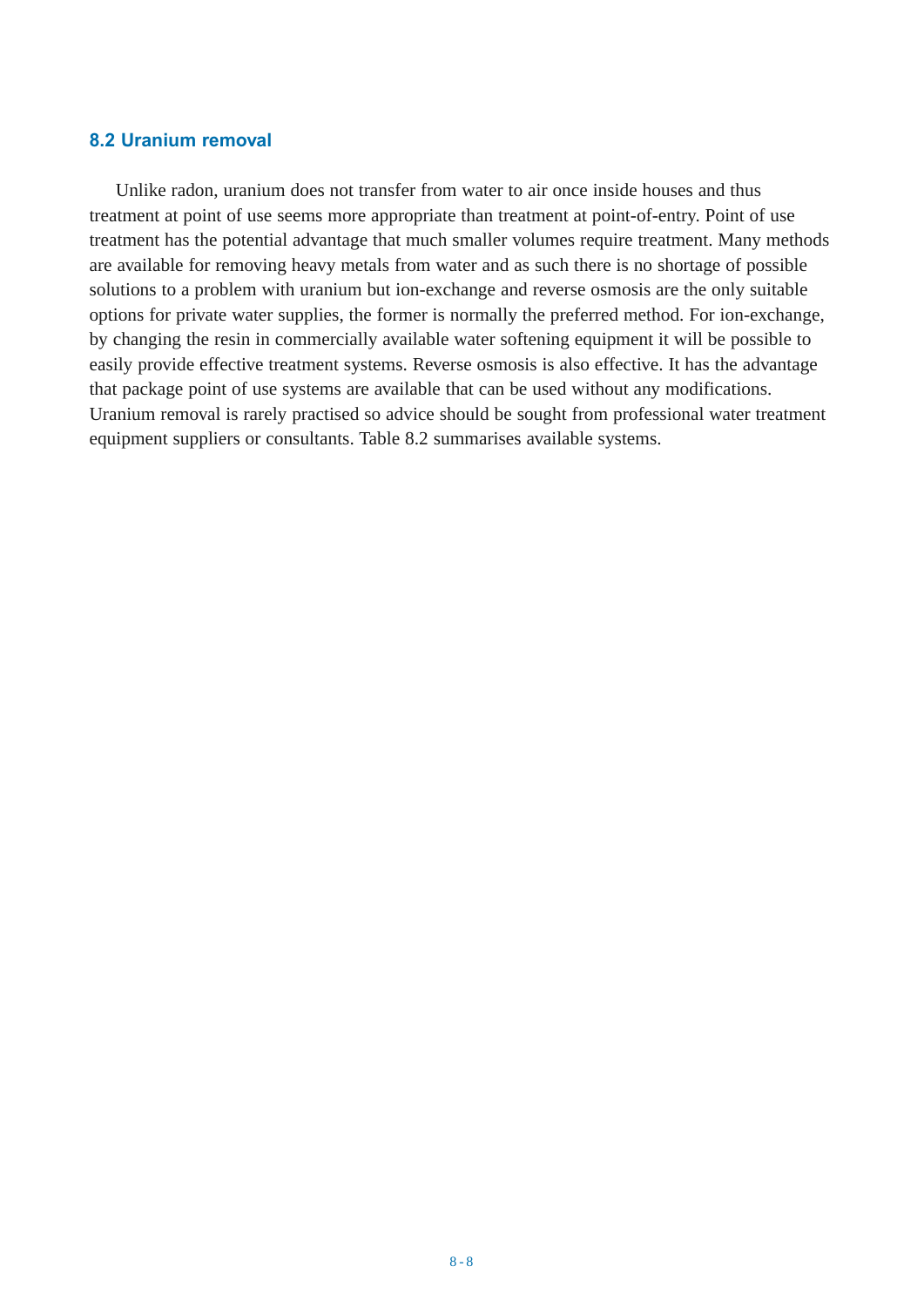| $\overline{\phantom{a}}$ |
|--------------------------|
|                          |
| Ì<br>I                   |
| í                        |

| Treatment<br>option                                 | <b>Efficiency</b>                  | <b>Availability</b>                                                                                                      | <b>Disposal</b><br><b>ISSUICS</b>                                                                                                                                                                 | per household<br>Approximate<br>$\overline{\text{C03}}$                                                                   | <b>Other issues</b>                                                                                                                                                                                                                                                      |
|-----------------------------------------------------|------------------------------------|--------------------------------------------------------------------------------------------------------------------------|---------------------------------------------------------------------------------------------------------------------------------------------------------------------------------------------------|---------------------------------------------------------------------------------------------------------------------------|--------------------------------------------------------------------------------------------------------------------------------------------------------------------------------------------------------------------------------------------------------------------------|
| Reverse osmosis<br>Point of use<br>(under sink)     | $>95\%$                            | suppliers.<br>Package systems<br>domestic water<br>available from<br>treatment                                           | and to some extent<br>build up over time<br>on the membrane<br>on any preceding<br>GAC filter; this<br>unlikely to be a<br>There will be a<br>Waste stream<br>should be<br>monitored.<br>problem. | about £40 a year.<br>Running costs<br>About £500.                                                                         | required. Possibly a need for shielding<br>of the system, due to build-up on the<br>No direct process guarantees from<br>manufacturers. Regular changing<br>Pre-treatment for radon removal<br>pre-filters would be required.<br>of the membranes and any<br>RO membrane |
| Reverse osmosis<br>(whole supply)<br>Point of entry | $>95\%$                            | Also available from<br>Package systems<br>treatment firms.<br>domestic water<br>medical sector.<br>available from        | As above.                                                                                                                                                                                         | with £200 a year<br>About $£2,500,$<br>running costs.                                                                     | Possible need for shielding/careful<br>Generally, treating far more water<br>location. Again, no direct process<br>Regular filter changes required.<br>than is required.<br>guarantees.                                                                                  |
| Ion-exchange<br>Point-of-use<br>(under sink)        | (dependent on<br>$>95\%$<br>resin) | softeners available.<br>available<br>(to replace those<br>in the softeners)<br>Suitable resins<br>Many water<br>are also | Regenerant stream<br>sufficient dilution<br>should be suitable<br>meaning no long<br>be effectively<br>term build-up.<br>regenerated,<br>for disposal<br>Resin can<br>possible).                  | running cost (£20?)<br>water usage and<br>type of system.<br>plus resin cost.<br>depending on<br>From £500,<br>Low annual | Well proven and effective system,<br>As such, a testing regime may be<br>although no tests done in UK.<br>Note: Not used as a softener.<br>of benefit. The type of resin<br>used is very important.                                                                      |
| Point-of-entry<br>Ion-exchange                      | (dependent on<br>$>95\%$<br>resin) | As above.                                                                                                                | As above.                                                                                                                                                                                         | higher running cost.<br>Similar to above;                                                                                 | As above. Treating far more<br>water than required.                                                                                                                                                                                                                      |